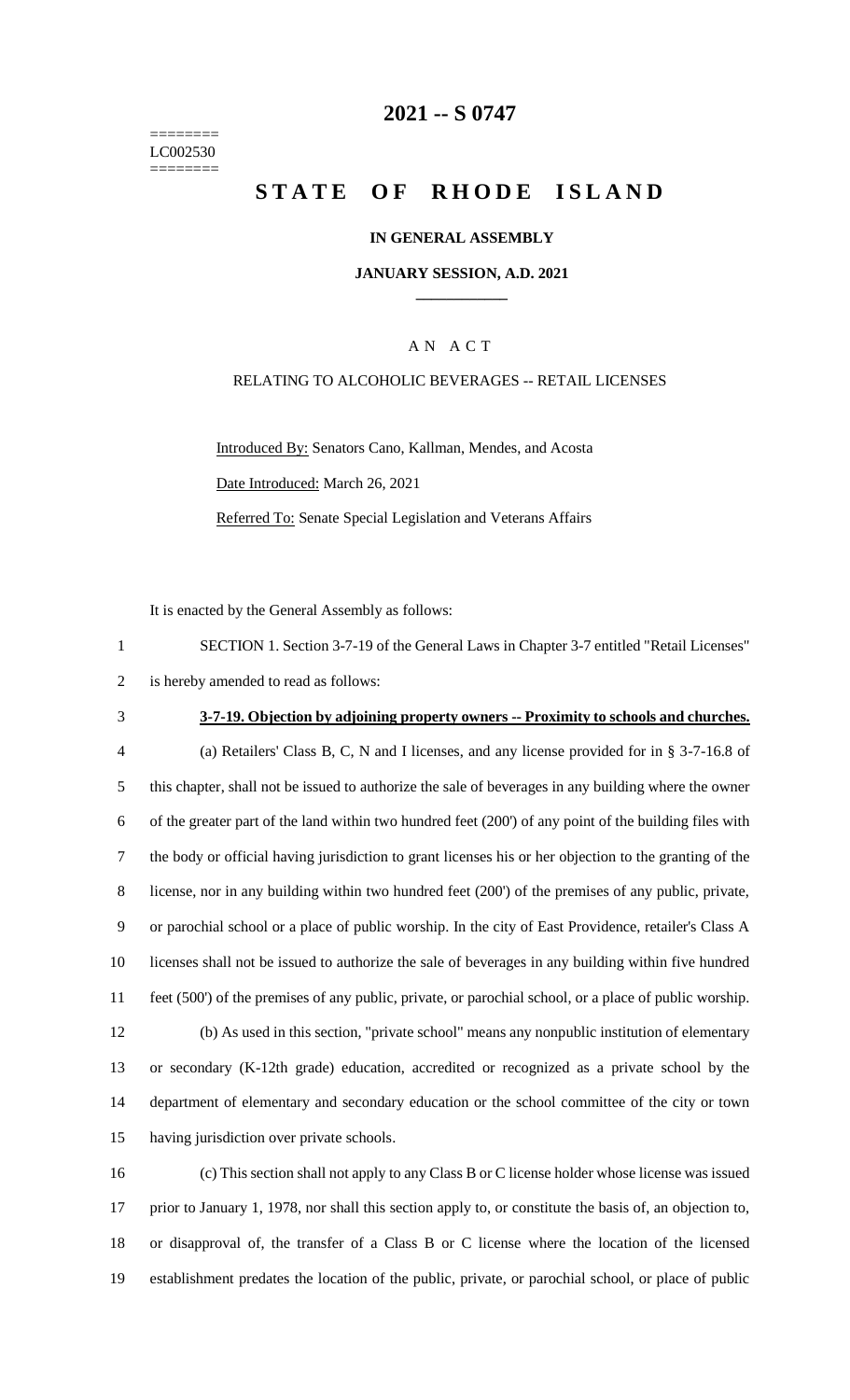- worship.
- 2 (d)(1) Notwithstanding the provisions of this section, the board of licenses of the city of Providence shall, after application, have the authority to exempt from the provisions of this section any proposed retailer Class B, C, or I license intended to be located within the following described area(s) in the city of Providence: (A) Beginning at a point, that point being the intersection of the southerly line of Smith Street and the easterly taking line of Interstate Route 95; Thence running in a general southwesterly direction along the easterly taking line of Interstate Route 95 to the center line of Kingsley Avenue; Thence turning and running northwesterly in part along the southerly line of Kingsley Avenue to its intersection with the southerly line of Harris Avenue; Thence turning and running westerly along the southerly line of Harris Avenue to its intersection with the southerly line of Atwells Avenue; Thence turning and running easterly along the southerly line of Atwells Avenue to the easterly taking line of Interstate Route 95; Thence turning and running in a general southerly and southeasterly direction along the easterly taking line of Interstate Route 95 to the center line of Pine Street; Thence turning and running northeasterly along the northerly taking line of I-195 to its intersection with the northerly taking line of I-195; Thence turning and running northeasterly along the northerly taking line of I-195 to its intersection with the westerly shore line of the Providence River; Thence turning and running northerly along the westerly shore line of the Providence River to its intersection with the southerly line of Crawford Street; Thence running northwesterly across Dyer Street to the intersection of the westerly line of Dyer Street to the southerly line of Custom House Street; Thence running northerly in part along the southerly line of Dyer Street and in part along the westerly line of Market Square to its intersection with the westerly line of Canal Street; Thence turning and running northerly along the westerly line of Canal Street to its intersection with the southerly line of Smith Street; Thence turning and running westerly along the southerly line of Smith Street to the point and place of beginning. (B) Beginning at a point, that point being the intersection of the westerly line of Brook Street and the northerly line of Wickenden Street; Thence running in a general westerly direction along the northerly line of Wickenden Street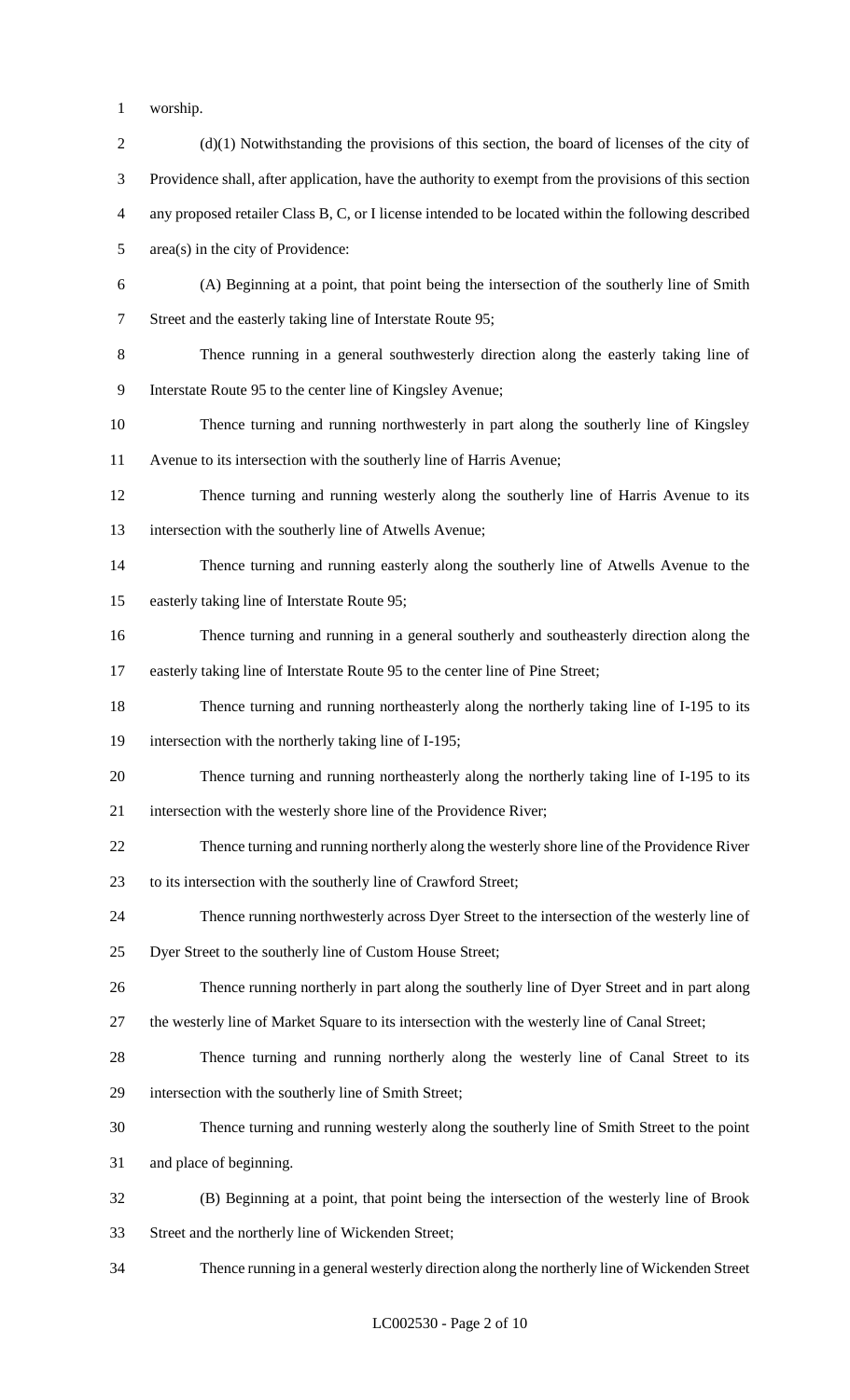- to the intersection of Wickenden Street and Benefit Street;
- Thence running in a general northerly direction along the easterly line of Benefit Street to the intersection of Benefit Street and Sheldon Street;
- Thence turning and running in an easterly direction along the southerly line of Sheldon 5 Street to the intersection of Sheldon Street and Brook Street;
- Thence turning and running in a general southerly line to the intersection of Brook Street and Wickenden Street that being the point of beginning.
- (2) Notwithstanding the provisions of this section, the board of licenses of the city of Newport shall, after application, have authority to exempt from the provisions of this section any proposed retailer Class B license intended to be located within the following described area in the city of Newport:
- Beginning at a point, that point being the intersection of the southerly line of Broadway and the easterly line of Courthouse Square;
- Thence running in a general northeasterly direction along the southerly line of Broadway a distance of one hundred and two feet (102') to a point at the southeasterly corner of land now or 16 formerly owned by the Newport Historical Society;
- Thence turning and running in a southeasterly direction ninety-eight and nine-tenths feet (98.9') along the southwesterly border of land now or formerly owned by the Newport Historical Society;
- Thence turning and running in a southwesterly direction one hundred and twelve feet (112') to Courthouse Street; and
- Thence turning and running in a generally northwesterly direction along Courthouse Street for a distance of ninety feet (90') to the point and place of beginning.
- (3) Notwithstanding the provisions of this section, the board of licenses of the town of Warren shall, after application, have the authority to exempt from the provisions of this section any proposed retailer Class B, C, or I license intended to be located within any zoning district in the town of Warren which is designated as a limited business district or as a general business district pursuant to the zoning ordinance of the town of Warren.
- (4) Notwithstanding the provisions of this section, the board of licenses of the town of Bristol shall, after application, have the authority to exempt from the provisions of this section any proposed retailer Class B license intended to be located on lot 34 of tax assessors plat 10 of the Bristol tax assessors map as of December 31, 1999, including that portion of the public sidewalk contiguous to said lot.
- 

(5) Notwithstanding the provisions of this section, the board of licenses for the city of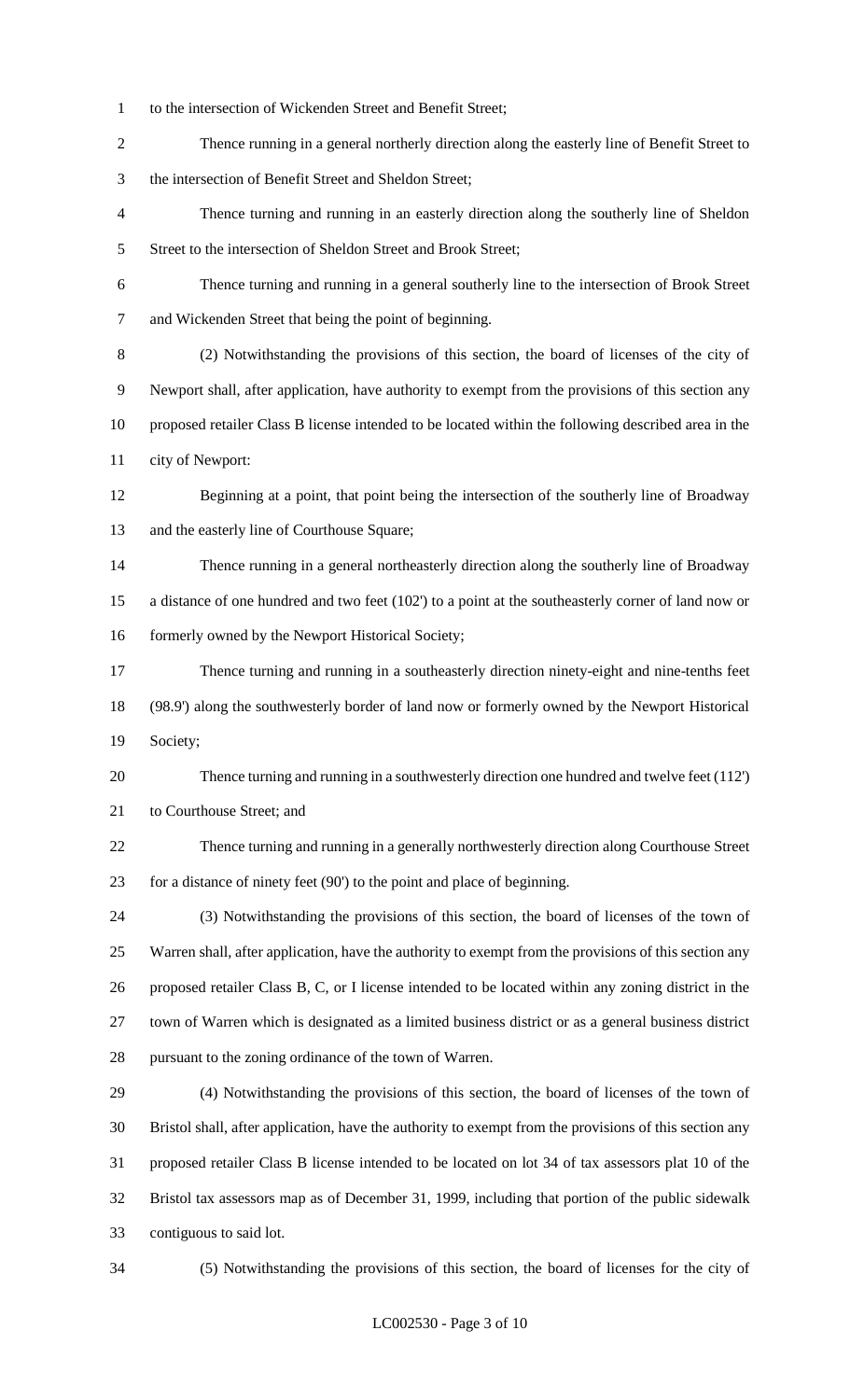Newport shall, after application, have the authority to exempt from the provisions of this section as to places of public worship any proposed sidewalk cafe as defined in the Codified Ordinance of the city of Newport, provided that the applicant be an existing holder of a Retailers' Class B license.

 (6) Notwithstanding the provisions of this section, the board of licenses of the city of Providence shall, after application, have the authority to exempt from the provisions of this section any proposed retailer Class B license intended to be located on lot 131 of tax assessors plat 68 of the Providence tax assessors map as of December 31, 1999 and any proposed retailer Class B license intended to be located on lot 21 of the tax assessors map plat 49 and any proposed retailer class BV license intended to be located on lots 3 and 5 of tax assessors map plat 35 of the Providence tax assessors map as of December 31, 2003.

 (7) Notwithstanding the provisions of this section, the board of licenses of the city of Cranston shall, after application, have the authority to exempt from the provisions of this section any proposed retailer Class B license intended to be located on either lot 160 of tax assessor's plat 9, and/or on lot 152 of tax assessor's plat 9, of the Cranston tax assessor's map as of December 31, 2002; provided, however, as to the subsequent transfer of said Class B license issued by the city of Cranston under this exemption, whether said transfer is attributable to the holder's death or otherwise, any person desiring to become the potential transferee of said Class B license shall comply with those restrictions as to its use (and shall refrain from those activities which result in its reversion) set forth in the city of Cranston Memorandum of Understanding dated May 13, 2003 and, in addition, those requirements applicable to anyone who desires to become a transferee of a validly issued and outstanding Class B license designated for use in any location in the state of Rhode Island. Neither the exemption granted herein nor any future exemption granted hereafter shall be effective until the proposed Class B license and the underlying property owner is certified to be current in the payment of any and all local and state taxes.

 (8) Notwithstanding the provisions of this section, the board of licenses of the city of Pawtucket shall, after application, have the authority to exempt from the provisions of this section any proposed retailer Class B, C, or I license intended to be located within the following described area in the city of Pawtucket:

 Beginning at the point of intersection of Dexter Street and the Central Falls line, then east along the Central Falls line to the Blackstone River, then north along the city boundary on the Blackstone River to the Cumberland line, then west along the Pawtucket city boundary line to I- 95, then south along I-95 to Pine Street, then north on Pine Street to AMTRAK Right of Way, then northwest along the AMTRAK Right of Way to Dexter Street, then north on Dexter Street to the Central Falls line.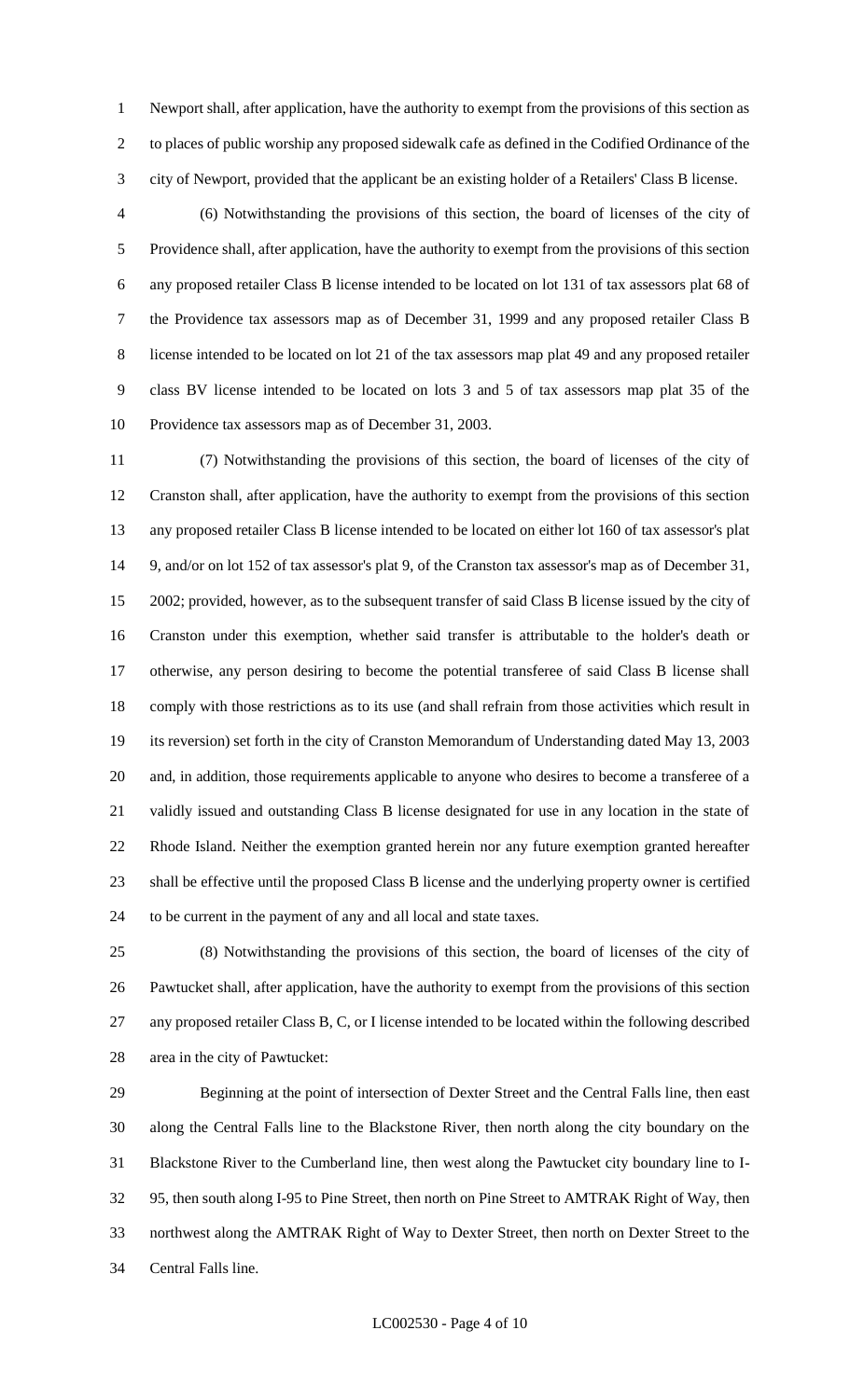(9) Notwithstanding the provisions of this section the town council of the town of Little Compton, after application, is authorized to exempt from the provisions of this section relating to places of worship any class B license limited to malt and vinous beverages intended to be located on Plat 30, Lot 33 of the town of Little Compton tax assessment map existing as of December 31, 2004.

 (10) Notwithstanding the provisions of this section, the board of licenses of the town of Bristol shall, after application, have the authority to exempt from the provisions of this section any proposed retailers' Class B license intended to be located on lots 3, 18, and 19 of tax assessors plat 10 of the Bristol tax assessors map as of December 31, 2007.

 (11) Notwithstanding the provisions of this section the town council of the town of Smithfield, after application, is authorized to exempt from the provisions of this section, any class B, C, or I license intended to be located on Plat 45, Lot 042 of the town of Smithfield, tax assessment map existing as of December 31, 2007; provided, however, said exemption shall apply only to any renewal of any class B, C, or I license issued for use at the said premises located on plat 45, lot 042 as of December 31, 2011. In the event said license is not renewed, then this exemption is hereby repealed in its entirety.

 (12) Notwithstanding the provisions of this section, the board of licenses of the city of Providence shall, after application, have the authority to exempt from the provisions of this section any proposed retailer Class B license intended to be located on plat 13, lots 31 and 32 of the applicable city of Providence tax assessment map.

 (13) Notwithstanding the provisions of this section, the board of licenses of the town of Tiverton shall, after the application, have the authority to exempt from the provisions of this section a proposed retailer's Class BV license for a restaurant located on tax assessor's plat 181, lot 1A.

 (14) Notwithstanding the provisions of this section, the board of licenses of the city of Providence shall, after application, have the authority to exempt from the provisions of this section any proposed retailer's Class B license intended to be located on tax assessor's plat 68, lot 732.

 (15) Notwithstanding the provisions of this section, the board of licenses in the city of Providence shall, after application, have the authority to exempt from the provisions of this section any proposed retailer's Class B license intended to be located on plat 105, lot 489, plat 105, lot 12 and plat 32, lot 232 of the applicable city of Providence tax assessment map.

 (16) Notwithstanding the provisions of this section the city council of the city of Central Falls, shall, after application, have the authority to exempt from the provisions of this section any proposed retailer's Class B license intended to be located on plat 5, lot 188 of the applicable city of Central Falls tax assessment map.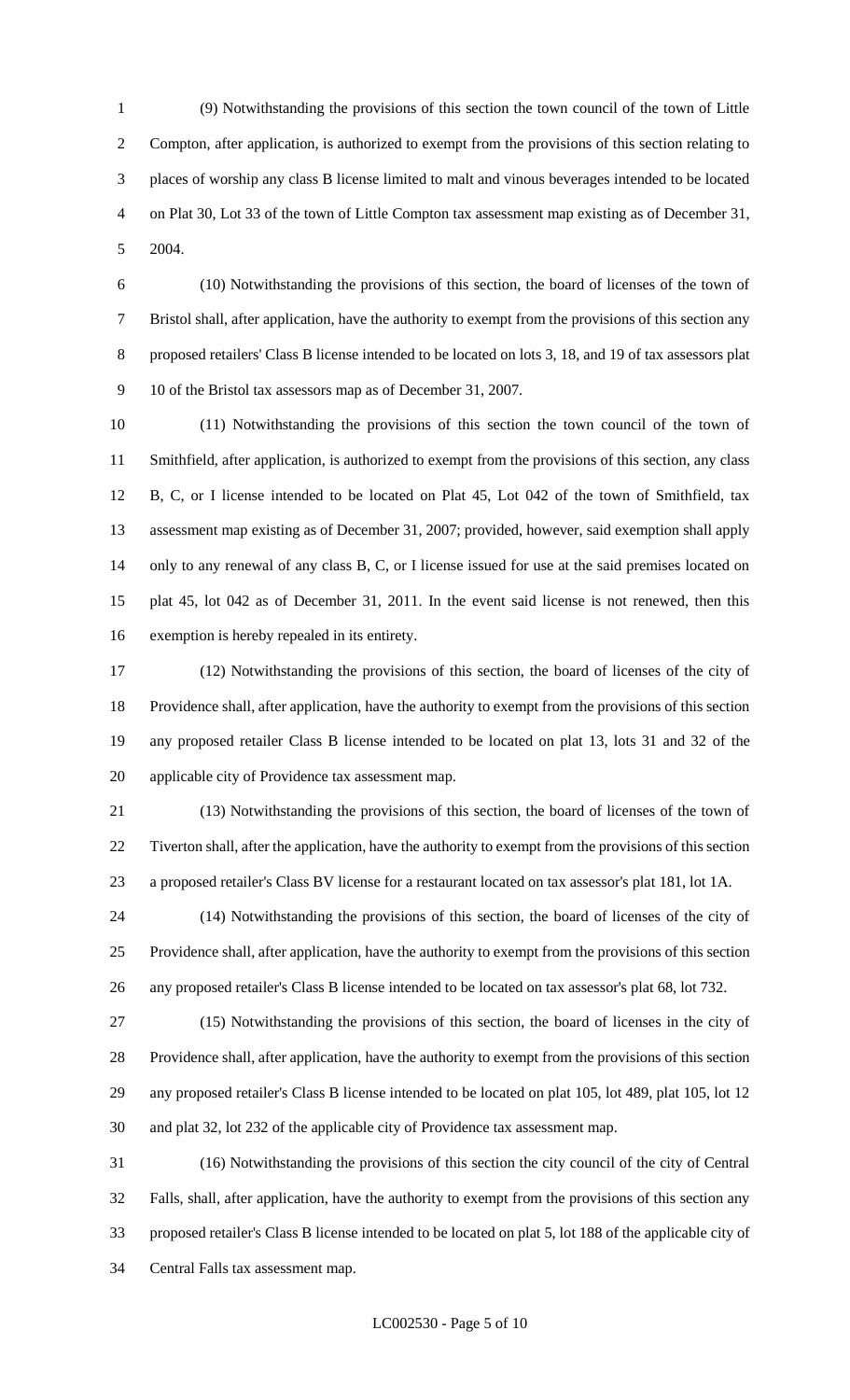(17) Notwithstanding the provisions of this section, the board of licenses of the town of Portsmouth shall, after application, have the authority to exempt from the provisions of this section any proposed retailer's Class B license intended to be located on plat 37, lot 69 of the applicable town of Portsmouth tax assessment map.

 (18) Notwithstanding the provisions of this section, the board of licenses of the town of North Providence shall, after application, have the authority to exempt from the provisions of this section any proposed retailer's Class B license intended to be located on plat 23A, lot 98 of the applicable town of North Providence tax assessment map.

 (19) Notwithstanding the provisions of this section, the board of licenses of the city of Cranston shall, after application, have the authority to exempt from the provisions of this section any proposed retailer's Class B license intended to be located on Plat 11, lot 3558 of the applicable city of Cranston tax assessment map.

 (20) Notwithstanding the provisions of this section, the town council of the town of Smithfield, after application, is authorized to exempt from the provisions of this section, any Class B or C license intended to be located on Plat 6, Lot 54 of the town of Smithfield tax assessors map as of December 31, 2012.

 (21) Notwithstanding the provisions of this section, the board of licenses of the city of Cranston shall, after application, have the authority to exempt from the provisions of this section any proposed retailers class B license intended to be located on tax assessors plat 1, lot 2170 of the applicable city of Cranston tax assessment map as of December 31, 2012.

 (22) Notwithstanding the provisions of this section, the board of licenses in the city of Providence shall, after application, have the authority to exempt from the provisions of this section any proposed retailer's Class B license intended to be located on tax assessor's plat 43, lot 211.

 (23) Notwithstanding the provisions of this section, the board of licenses of the town of North Providence shall, after application, have the authority to exempt from the provisions of this section any proposed retailer's Class B license intended to be located on Plat 22A, Lot 336, of the applicable town of North Providence tax assessment map.

 (24) Notwithstanding the provisions of this section, the city council of the city of Central Falls shall, after application, have the authority to exempt from the provisions of this section any proposed retailer's Class B license intended to be located on plat 1, lot 164 of the applicable city of Central Falls tax assessment map.

 (25) Notwithstanding the provisions of this section, the board of licenses in the city of Providence shall, after application, have the authority to exempt from the provisions of this section any proposed retailer's Class B license intended to be located at 1948-1950 Westminster Street on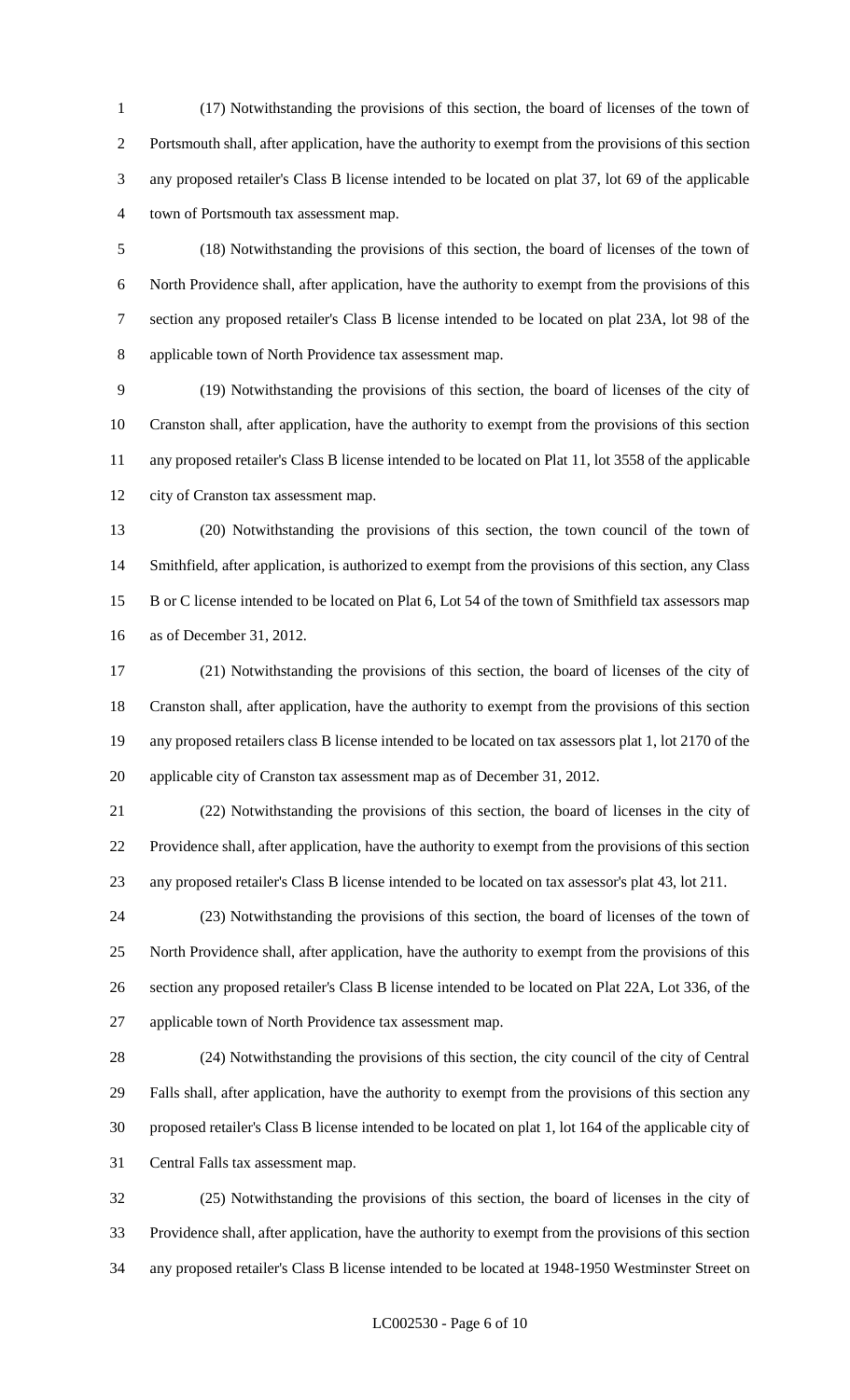plat 35, lot 359 of the applicable city of Providence tax assessment map.

 (26) Notwithstanding the provisions of this section, the town council of the town of Middletown, after application, is authorized to exempt from the provisions of this section, any proposed retailer's Class BV license intended to be located on Plat 107 NW, Lot 55 of the town of Middletown's tax assessor's maps as of December 31, 2014.

 (27) Notwithstanding the provisions of this section, the board of licenses of the city of Providence shall, after application, have the authority to exempt from the provisions of this section any retailer Class B, C or I license intended to be located on Plat 109, Lot 289, of the applicable city of Providence tax assessor's map.

 (28) Notwithstanding the provisions of this section, the board of licenses of the city of Providence shall, after application, have the authority to exempt from the provisions of this section any proposed retailer's Class BV license intended to be located at 226 and 230 Dean Street on plat 25, lot 44 of the applicable city of Providence tax assessment map.

 (29) Notwithstanding the provisions of this section, the board of licenses of the town of East Greenwich shall, after application, have the authority to exempt from the provisions of this section any proposed retailer's Class B license intended to be located at 219 Main Street on map/lot 085 001 212 0000 of the applicable town of East Greenwich tax assessment map.

 (30) Notwithstanding the provisions of this section, the board of licenses of the town of East Greenwich shall, after application, have the authority to exempt from the provisions of this section any proposed retailer's Class B license intended to be located at 137 Main Street on map/lot 085-001-412; 59 Main Street on map/lot 085-001-236; 555 Main Street on map/lot 075-003-084; 74 Cliff Street on map/lot 075-003-040; 609 Main Street on map/lot 075-003-080; 241 Main Street on map/lot 085-001-208; 155 Main Street on map/lot 085-001-222; 149 Main Street on map/lot 085-001-223; and 2 Academy Court on map/lot 085-001-211 of the applicable Town of East Greenwich tax assessment map.

 (31) Notwithstanding the provisions of this section, the board of licenses of the town of Lincoln shall, after application, have the authority to exempt from the provisions of this section any proposed retailers' Class B license intended to be located on tax assessor's plat 10, lot 108, of the Lincoln tax assessor's map as of December 31, 2015.

 (32) Notwithstanding the provisions of this section, the board of licenses of the city of Providence shall, after application, have the authority to exempt from the provisions of this section any proposed retailer's Class C license intended to be located at 215 Dean Street on plat 28, lot 961 of the applicable city of Providence tax assessment map.

(33) Notwithstanding the provisions of this section, the board of licenses in the city of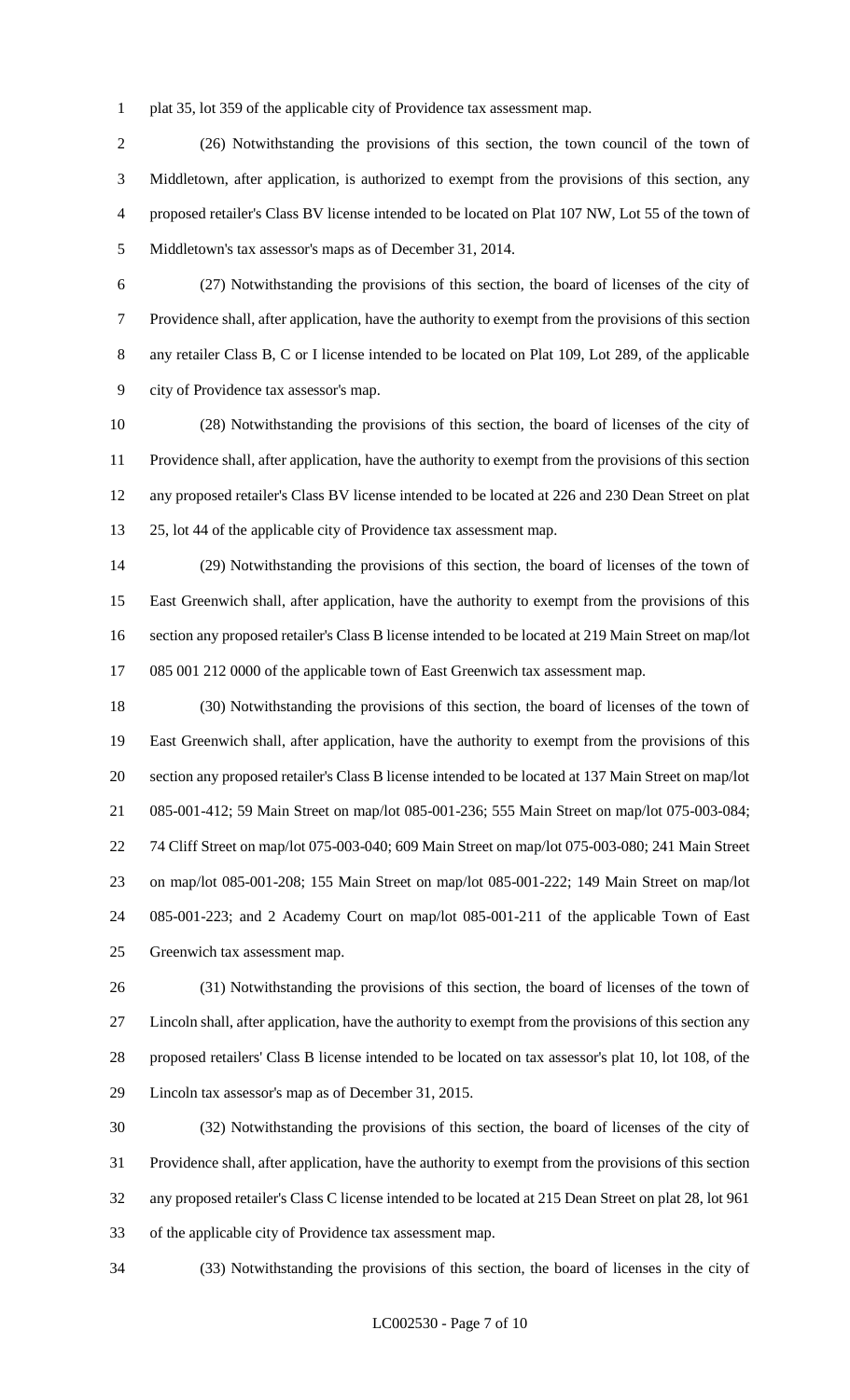Providence shall, after application, have the authority to exempt from the provisions of this section 2 any proposed retailer's Class B license intended to be located at 100-102 Hope Street on plat 16, lot 263 of the applicable city of Providence tax assessment map.

 (34) Notwithstanding the provisions of this section, the board of licenses in the town of Cumberland shall, after application, have the authority to exempt from the provisions of this section any proposed retailer's Class B license intended to be located at 88 Broad Street on Lots 32, 51, and 52 of Plat 2 Cumberland tax assessor's map as of December 31, 2016.

 (35) Notwithstanding the provisions of this section, the board of licenses in the city of Providence shall, after application, have the authority to exempt from the provisions of this section any proposed retailer's Class B license intended to be located at 11 Lowell Avenue, 191 Pocasset Avenue and 187 Pocasset Avenue on Lots 22, 23, and 24 of Plat 108 Providence tax assessor's map as of December 31, 2017.

 (36) Notwithstanding the provisions of this section, the city council in the city of Central Falls shall, after application, have the authority to exempt from the provisions of this section any proposed retailer's Class B license intended to be located on Plat 1, of Lot 171 of the applicable city of Central Falls tax assessment map.

 (37) Notwithstanding the provisions of this section, the board of licenses in the city of Providence shall, after application, have the authority to exempt from the provisions of this section any proposed retailer's Class BV and Class BX license intended to be located at 161 Douglas Avenue on plat 68, lot 201 of the applicable city of Providence tax assessment map.

 (38) Notwithstanding the provisions of this section, the board of licenses in the city of Providence shall, after application, have the authority to exempt from the provisions of this section any proposed retailers' Class B license intended to be located at 1007 Broad Street, Plat 53, Lot 192 of the applicable city of Providence tax assessment map and 1017 Broad Street Plat 53, Lot 582 of the applicable city of Providence tax assessment map.

 (39) Notwithstanding the provisions of this section, the city council in the city of Woonsocket shall, after application, have the authority to exempt from the provisions of this section any proposed retailer's Class B license intended to be located at 122 North Main Street, Map/Lot 130-125-005 of the applicable city of Woonsocket tax assessment map.

 (40) Notwithstanding the provisions of this section, the city council of the city of Woonsocket, after application, is authorized to exempt from the provisions of this section, any proposed retailers' class BV and class BM license intended to be located between 2 Main Street (tax assessor's plat 14, lot 284) and 194 Main Street (tax assessor's plat 14, lot 139).

(41) Notwithstanding the provisions of this section, the board of licenses in the city of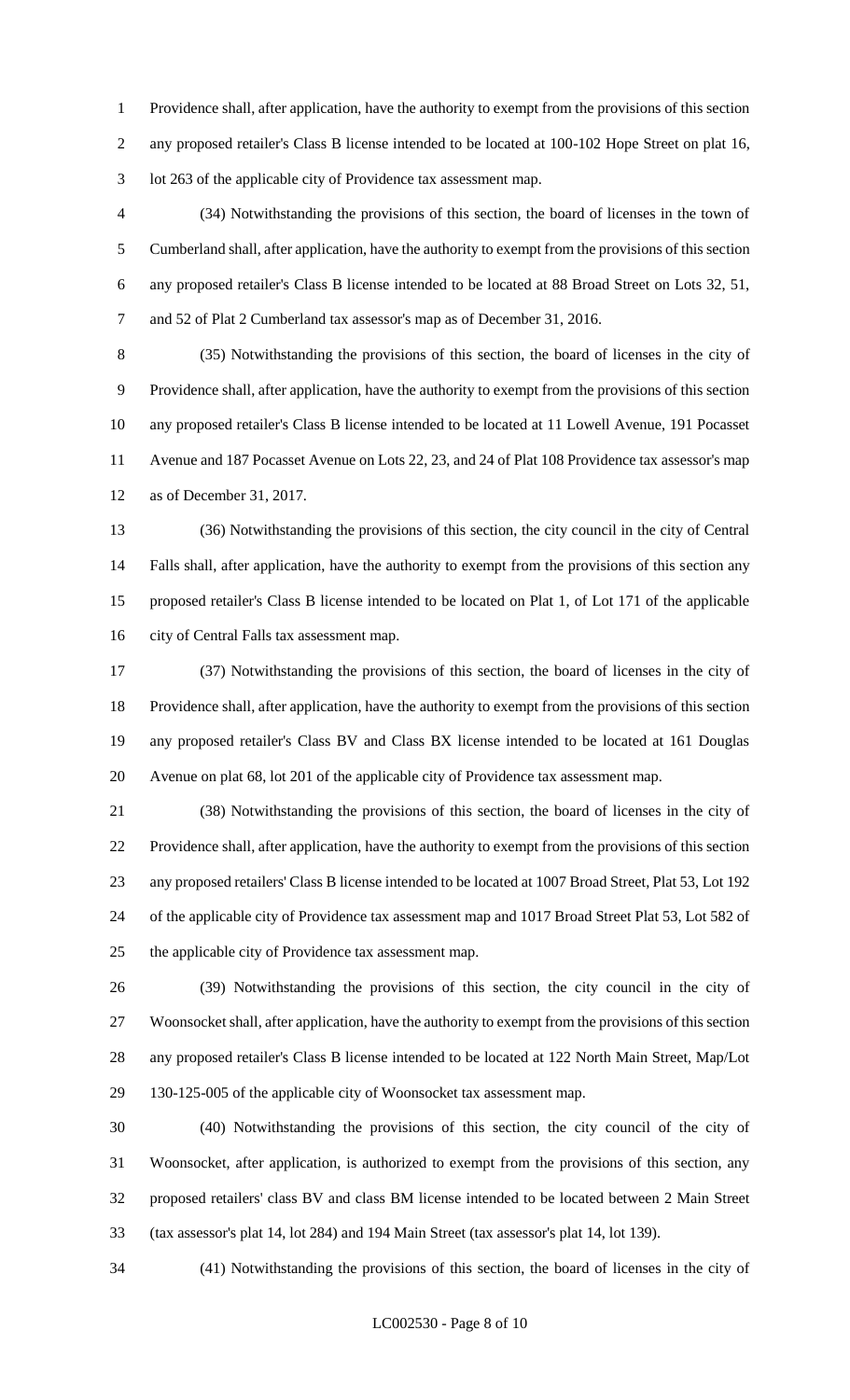Providence shall, after application, have the authority to exempt from the provisions of this section any proposed retailers' Class B license intended to be located at 375 Smith Street, Plat 68, Lot 132 of the applicable city of Providence tax assessment map.

 (42) Notwithstanding the provisions of this section, the board of licenses in the city of Providence shall, after application, have the authority to exempt from the provisions of this section any proposed retailers' Class B license intended to be located at 671 Broadway Street, Plat 35, Lot 566 of the applicable city of Providence tax assessment map.

 (43) Notwithstanding the provisions of this section, the board of licenses in the city of Providence shall, after application, have the authority to exempt from the provisions of this section any proposed retailers' Class B license intended to be located at 464-468 Wickenden Street, also identified as 8 Governor Street, Plat 17, Lot 179 of the applicable city of Providence tax assessment map.

 (44) Notwithstanding the provisions of this section, the town council of the town of Westerly shall, after application, have the authority to exempt from the provisions of this section any proposed retailers' Class B license intended to be located at 114 Granite Street, Westerly, RI 02891, Plat 67, Lot 278 of the applicable town of Westerly tax assessment map.

 (45) Notwithstanding the provisions of this section, the board of licenses in the city of Woonsocket shall, after application, have the authority to exempt from the provisions of this section any proposed retailers' Class B license intended to be located at 43 Railroad Street, Plat 14R, Lot 205 of the applicable city of Woonsocket tax assessment map.

 (46) Notwithstanding the provisions of this section, the board of licenses of the city of Providence shall, after application, have the authority to exempt from the provisions of this section any proposed retailer Class BL license intended to be located at 601 Hartford Avenue, Plat 113, Lot 50 of the applicable city of Providence tax assessment map.

(47) Notwithstanding the provisions of this section, the board of license commissioners of

26 the city of Pawtucket shall, after application, have the authority to exempt from the provisions of

this section any proposed retailer Class B, C, or N license intended to be located on Plat 54B, Lots

28 826 and 827; Plat 65B, Lot 662; and Plat 23A, Lots 599, 672, and 673 of the city of Pawtucket tax

- 29 assessment map existing as of March 1, 2021.
- SECTION 2. This act shall take effect upon passage.

#### ======== LC002530

#### ========